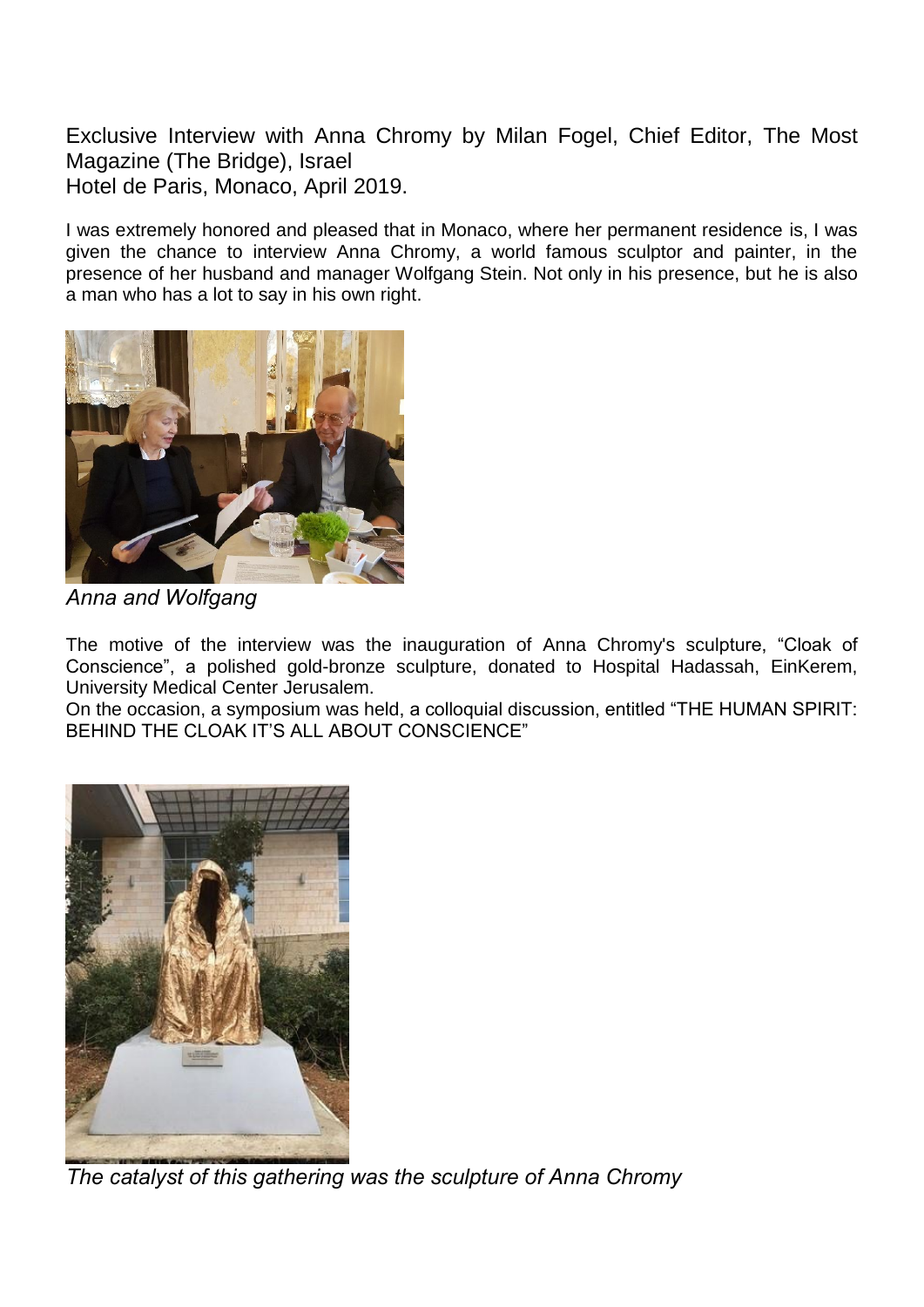## The Jerusalem Post

"THE HUMAN SPIRIT: BEHIND THE CLOAK IT'S ALL ABOUT CONSCIENCE" The speakers represented all three Abrahamic religions, and were remarkably similar in their ethical approaches.

MARCH 28, 2019.



'CLOAK OF Conscience': Former deputy president of the Supreme Court Elyakim Rubinstein and artist Anna Chromy

Chromy stand in front of the newly inaugurated sculpture

The title and subtitle of the article published in the Jerusalem Post themselves speak a lot about medical ethics, the similar attitudes of representatives of all three Abraham religions, Judaism, Christianity and Islam, which could shortly be summarized in the sentence: It does not matter whether the patient is a Jew or a Palestinian, Arab or anyone else, everyone has to be treated in the same way.

Conscience and Medicine are two concepts that cannot be separated.

For us, this was the reason to get to know the extraordinary personality of Anna Chromy, the artist, better.

## *Who is Anna Chromy?*

Anna was born on 18 July 1940 in Boehmisch Krumau, (Cesky Krumlov), today in the Czech Republic. Mother, Maria Chromy, was a true Czech, but the family language was German. Anna's father was Karl Weber, a Sudeten German, whose family roots in Bohemia go back for hundreds of years.

Upon the completion of the Second World War, the family was forced to leave Czechoslovakia and moved to Austria.

*Editor: Why were you forced to leave Czechoslovakia and go to Austria?*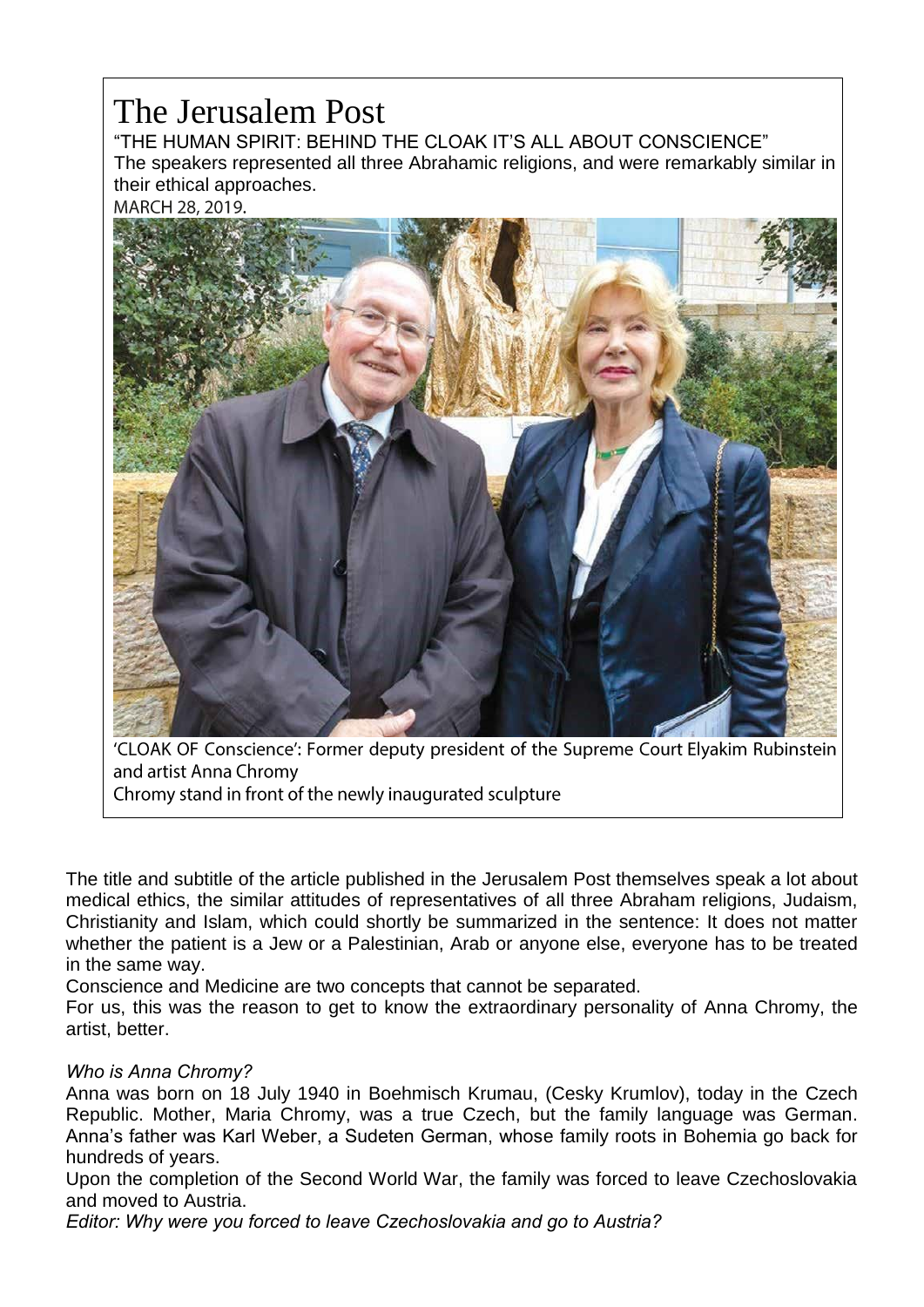"This above all raises the question of whether all Germans deserve punishment because of the imposed responsibility for the evil which someone else carried out in their name", Wolfgang Stein explained to us the causes of Anna's family departure from Czechoslovakia. "You have given us your book "Righteous Among the Nations" about the human beings of goodwill who risked their own lives and the lives of their loved ones to save even one Jewish life. Jad Vashem honored over 27,000 people from all over the world. Recognized Righteous from Germany are among the top 10 of 51 countries in the world. However, at the end of the Second World War, with the arrival of the Red Army, from the Sudet district, former Bohemia, then the Czechoslovak Republic, more than three million Germans, including Anne Chromy's family, were deported. Nobody asked them whether they were responsible for the evil they had not done; that can be a great injustice, but also an incentive, as in Anne Chromy's case, for the universal values expressed through her art work."

Wolfgang Stein was born on 23 May1939 in Berlin, and he has been for almost half a century a leading figure in marketing events. After a rich business career, multilingual (English, French, German, Italian), in recent years he has used his experience to create and promote projects centered on the artwork of his wife Anna Chromy.

"For the first time I will publicly raise the suspicion that I have not succeeded in overcoming for decades," Anna Chromy continued her story. "Namely, there is an indication that my grandmother was a Jewess. This explains in part why my dad put in so much effort to keep my mother, me ahd my three sisters as far away from Nazi evil, the crazy ideology of destructing an entire nation, as possible. I am Catholic, but I still live today, although it is not by origin, according to Jewish ethics, the Jewish rules of life," Anna Chromy told us.

There are those who claim that everything is written in our DNA, and Anna Cromy seems to be governed, as it were, on that concept of Judaism which says "to go beyond the letter of law," meaning that if we do good and that is not in accordance with the law, then that is something else, that is our conscience, a divine message for all time. Anna's father was a musician, a German, he was not a Jew; still, he did not report the origin of his wife, which he was bound to do by the Nazi laws, but which would certainly have led his wife, along with Anna and her sisters (Anna was the youngest), to death. Even after the war, when they came from the Sudet area and settled in Austria, Jewish origin was a taboo topic in the family.

Before we devote ourselves to "Cloak of Conscience", we have to say something about Anna Chromy's life and her art work.

Although she was still a little girl when they were forced to leave the Czech Republic in 1945, Anna kept her memories of the Renaissance Chateau and the Baroque church with its many sculptures. Český Krumlov Castle was proclaimed UNESCO World Heritage Site in 1992. Anna is the only one of four children who inherited an artistic talent from their father, who was a musician. After leaving for Salzburg, and later in Vienna, besides the artistic impressions of painting and sculpture, Anna also absorbed the harmony of the music of Mozart, Schubert and other composers, which would be especially emphasized in her first paintings. However, her parents did not see Anna's future in art school.

After Ana and Wolfgang were married in 1965 in Salzburg, they went to Paris. Today, Wolfgang and Anna have been residents of the Principality of Monaco for a long time and spend most of their time in France and Italy, with whom Monaco shares its borders. This is a relative term, since there are practically no boundaries in the European Union, and Anna and Wofgang have passports of the European Union.

After their wedding, when Anna and Wolfgang moved to Paris, they found themselves in the environment of the world artists like Salvador Dali and Pablo Picasso, who also selected the "City of Light" for their place of residence, as well as the philosophers - existentialists, among them Nobel Prize winner Albert Camus. Anna finally realized her wish to study at the Academy of Art. Salvador Dali was the mentor of Anna Chromy. "Dali, my first great love in painting," says Anna Chromy.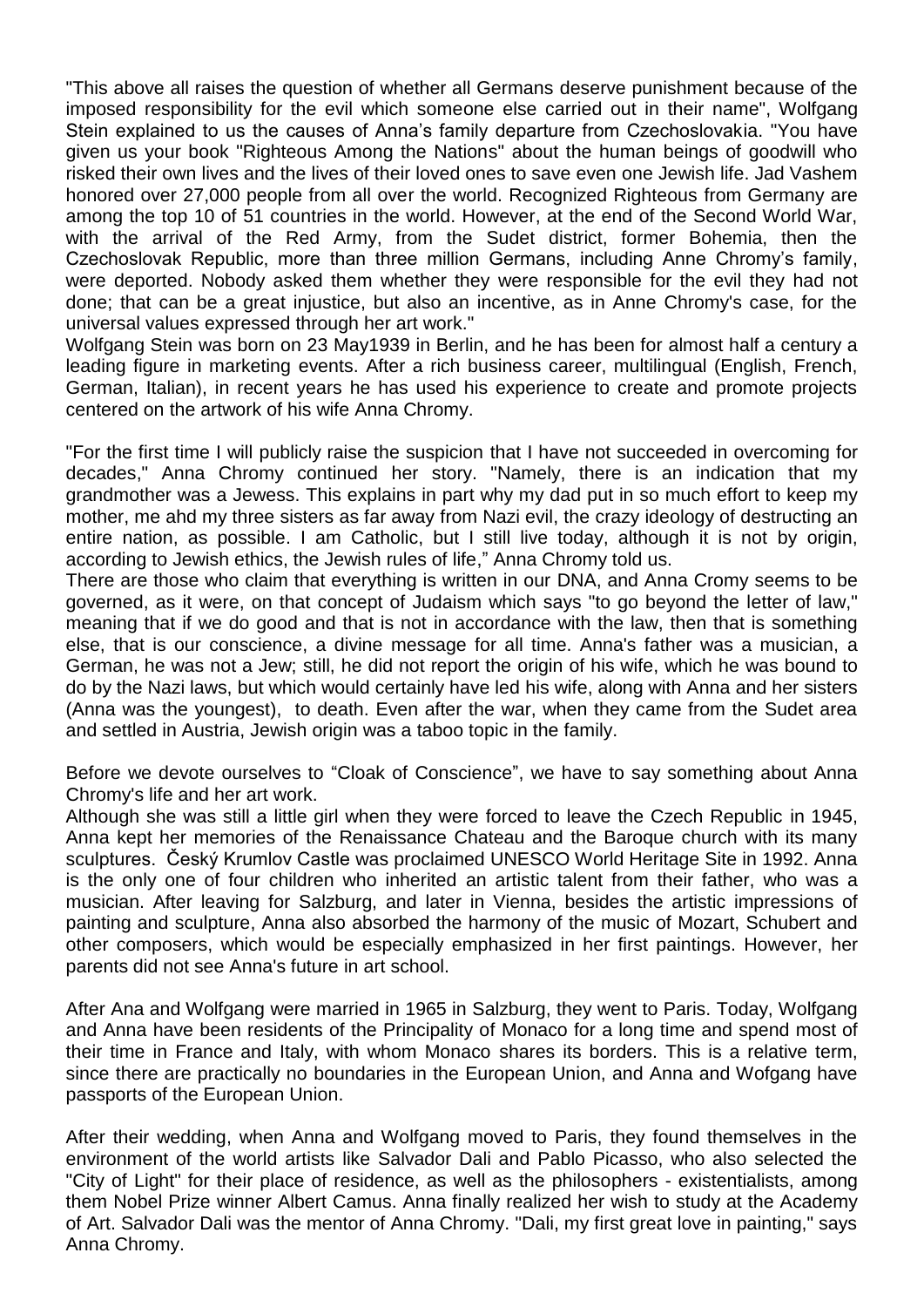"I was not always ready to accept Dali's attitude towards women artists. Still, he greatly influenced the development of my artistic maturity. Also, I did not care about Dali's political affiliation, Dali was and remains a great artist, "Anna told us about her first impressions when she started studying at Academy of Beaux Arts and Academy de la Grande Chaumiere, on the left bank of the Seine.

"Because of my three-dimensional painting, my professors unsuccessfully tried to guide me to sculpture. However, when my mother got sick, I stopped painting. For six years I did not take a paintbrush in my hands, and when I returned to painting, in 1980, my fears and dilemmas concerning my mother's illness were transferred to the painting, the picture 'To be or not to be'. Then the idea of the Cloak of conscience first began to form," said Anna.



*In the background: Cloak of Conscience*

While living in Cap Martin in France, a place close to Monaco, Anna, having resisted for a long time to follow that path, began sculpting in marble at the studio of Massimo Galleni in Pietrasanta and Carrara, Italy, as well as at Franco Barattini, Studio Michelangelo.

In 2002, Anna's sculpture, "The Heart of the World," was presented to Pope John Paul ll in St. Peter's Square in the Vatican.

In 2008, Anna received the "Primo Michelangelo" which is the highest award for a sculptor in Italy. And not only one, but more than I can present in this text, which you can see on Anna Chromy's website.

In the same year, 2008, Anna presented a model of "The Cloak of Conscience" to Pope Benedict XVI in the Vatican to mark the opening of the Conscience Institute, an organization devoted to the development of the arts. "The Cloak of Conscience," a statue of an empty, draping cloak, whose true essence is hidden, has become Anna's motivation and inspiration. Anna has sculpted this invisible hero standing against corruption, this symbol for hope, love and peace, from a 250 tons block of marble cut out of Cave Michelangelo in Carrara.

From this huge piece of marble a chapel was created, I would not know how to call it any other name, with a height of 4.70 meters, with space enough for an entire family to enter; for example, two adults and two children.

"The Cloak of Conscience" is Anna's most monumental sculpture; it is her legacy. The unbending strength, courage and loyalty to this meaningful sculpture extended over five years of hard work.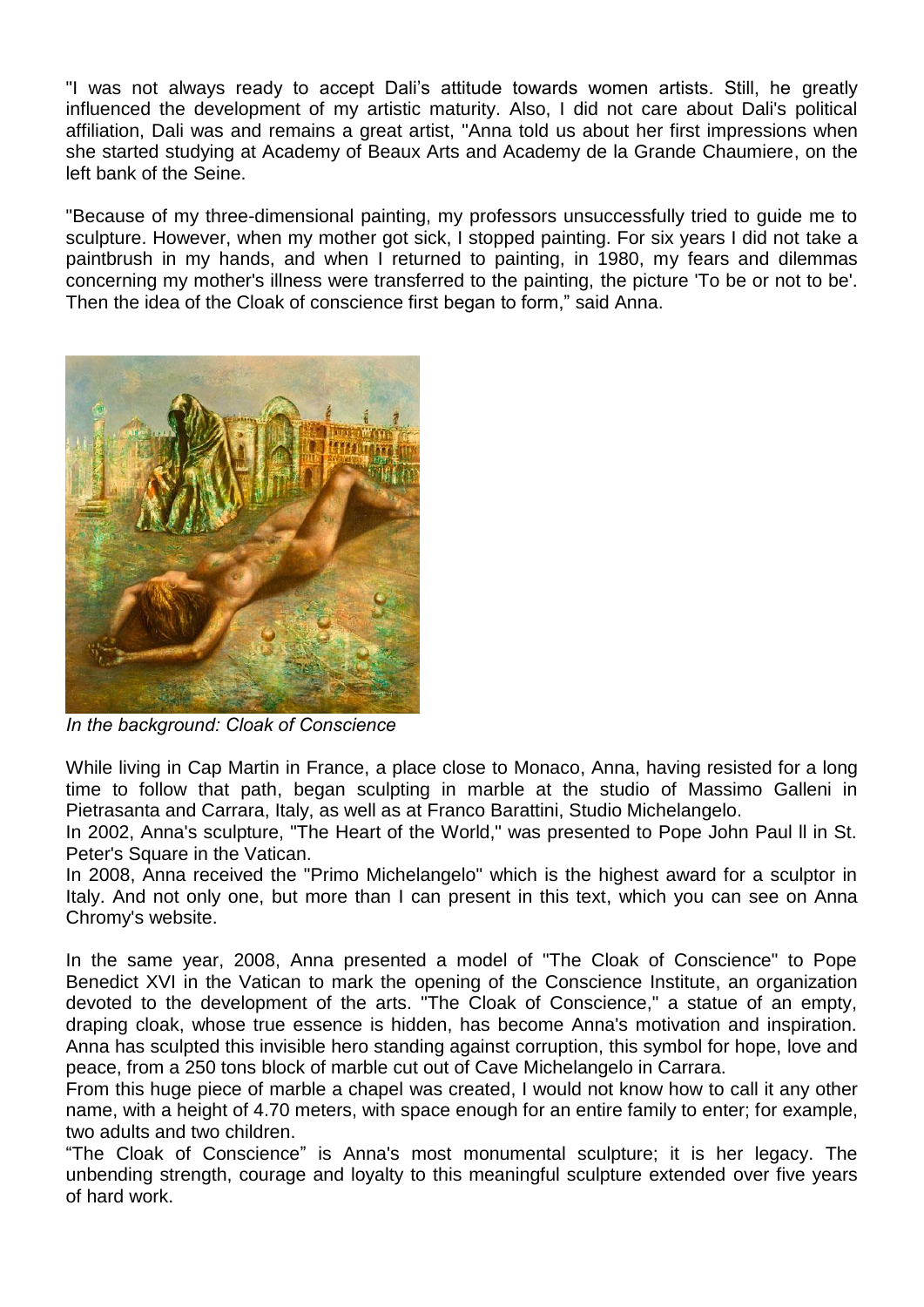"It was not easy to find co-workers for such a great undertaking," Anna Chromy told us with smile on her face. "Some did not last long, but in the end, with my three colleagues, I managed to express what I wanted," Anna remembers.

It has become common that the sculpture " The Cloak of Conscience " in Cave Michelangelo is called a chapel. A lot of people enter it and stay there for a short time.

"Conscience is not a material matter, but it affects the material world. I had the opportunity to watch people entering the chapel in Mikelangelo's cave. When they come out of the chapel, a relaxed smile spreads over their faces. Whether it is due to facing up to their own consciences, or simply enlightenment, I do not know, but I have seen on their faces the pleasure of having experienced a kind of catharsis," Anna told us.

We would need a lot more space to fully introduce Anna Chromy, the winner of many awards for her art work, but we can mention at least some places around the world where her sculptures and paintings have obtained a permanent place.

The list is too long, as well as the list of prizes, but to start let us mention the Prince's Grimaldi Palace in Monaco, where the Cloak of Conscienece installation sculpture is located, and then in the park dedicated to PRINCESS GRACE, Grace Kelly's title in Monaco.

Sant Tropez, where more than 10 sculptures are located throughout the town; Museum Athina, where the permanent exhibition of Anna Chromy stands; then "Peace On Earth", three drawings for the United Nations in New York, 1985; Creation of "Equus Trophy", Munich, Germany, 1993; Painting exhibition at Vasarely Museum, Aix-en-Provence; Karolina University, Prague; and Michailiwska Trapezna Museum, Kiev, Ukraine, 1991; Exhibition "Mythos Europe" at "Prague European Capital of Culture", 2000; Installation of "Sisyphus" at the Scuola Superiore di Sant'Anna, University of Pisa, Italy, 2004; Installation of "Ulysses" on "Espace Cocteau", Menton, France, 2004. In several cities, a Cloak of Conscience installation was installed under various names, such as the "Piétà" in front of the Salzburg Cathedral in 1999; Comendatore in Prague 2000, in 2001. Installation "Herbert von Karajan" at his birthplace in the center of Salzburg, Austria, and inauguration with the Vienna Philharmonic, Riccardo Muti, Eliette von Karajan, etc.

We must also say this: it is human nature for a man to return to his roots, regardless whether he has taken along fond or painful memories. In the nineties, after the Velvet Revolution of 1989, Anna Chromy and her husband found themselves in the Czech Republic. She was received with the highest honors an artist can get.

Also, I have to mention one of the great projects of Wolfgang Stein, namely, the founding of THE CONSCIENCE INSTITUTE in year 2000 in Luxembourg. At that time the Chromy Award, a prize for personalities blessed with an exemplary conscience, was established.

## The Chromy Award **A PRIZE FOR PERSONALITIES BLESSED WITH AN EXEMPLARY CONSCIENCE**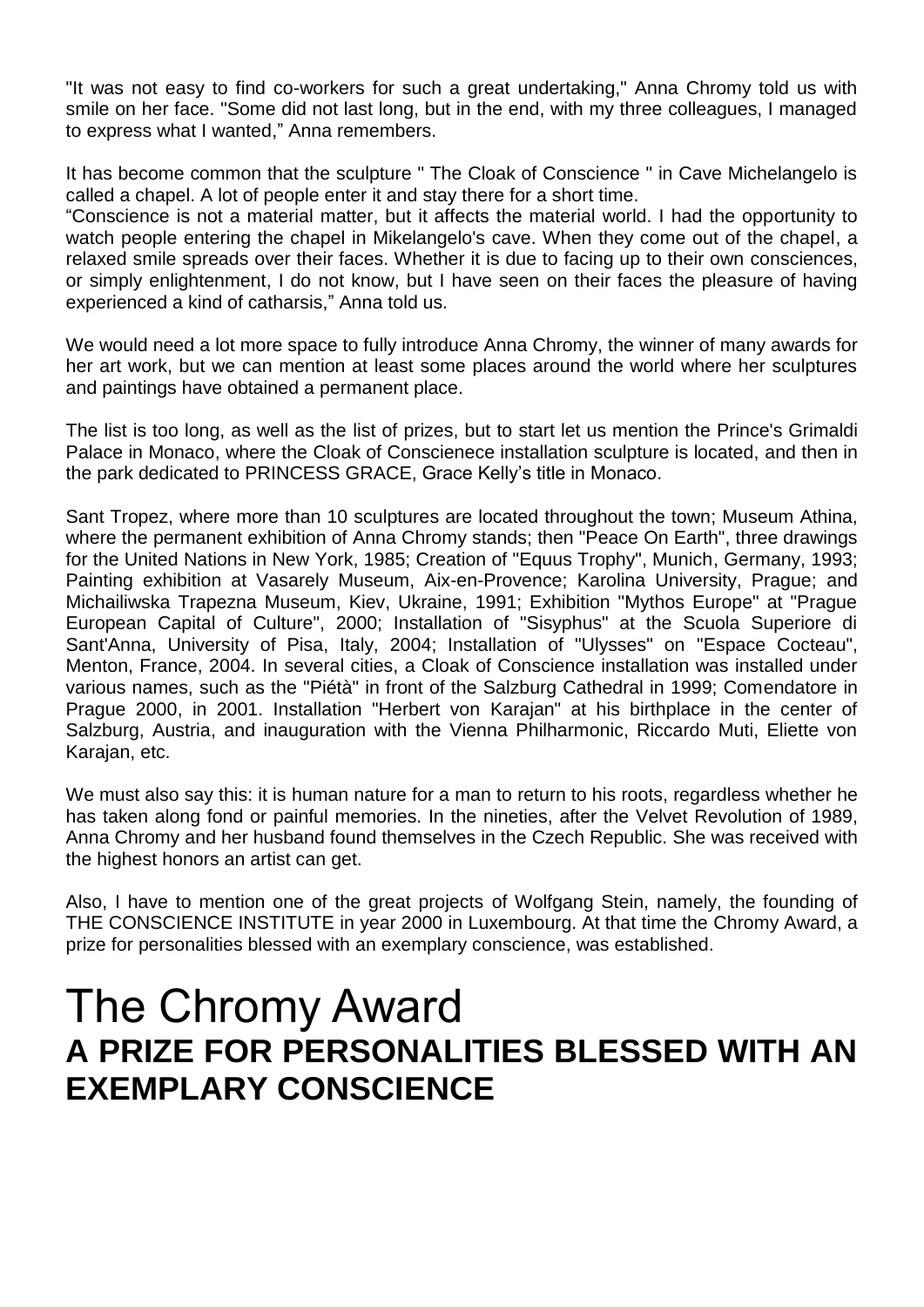

*Former Supreme Court Justice Elyakim Rubinstein (center) is shown receiving the Chromy Award. Prof. Yoram Weiss – Director Hadassah Medical Center Ein Kerem (left), artist Anna Chromy (right).* 

But this is not where the story about Anna Chromy ends. Known throughout the world, Anna Chromy received an invitation from China. Confucian philosophy and modern world, returning to the roots.

In Anna Chromy's "Cloak of Conscience" sculpture, the Chinese have discovered yet another aspect of deep humane relations towards human values of the world. Anna had the opportunity to address the Chinese public, and her installations were given an honorary place in Beijing, Shanghai and some other cities in China. In 2009 Anna Chromy received a professorship at the National Academy of Sculpture in Beijing from the Chinese Minister of Culture.



I *During the conversation: Anna Chromy and Editor Milan Fogel*

I've done a lot of interviews, but whether because our views on the world are the same or we simply understand each other as human beings, I have to say, this is one of the rare interviews